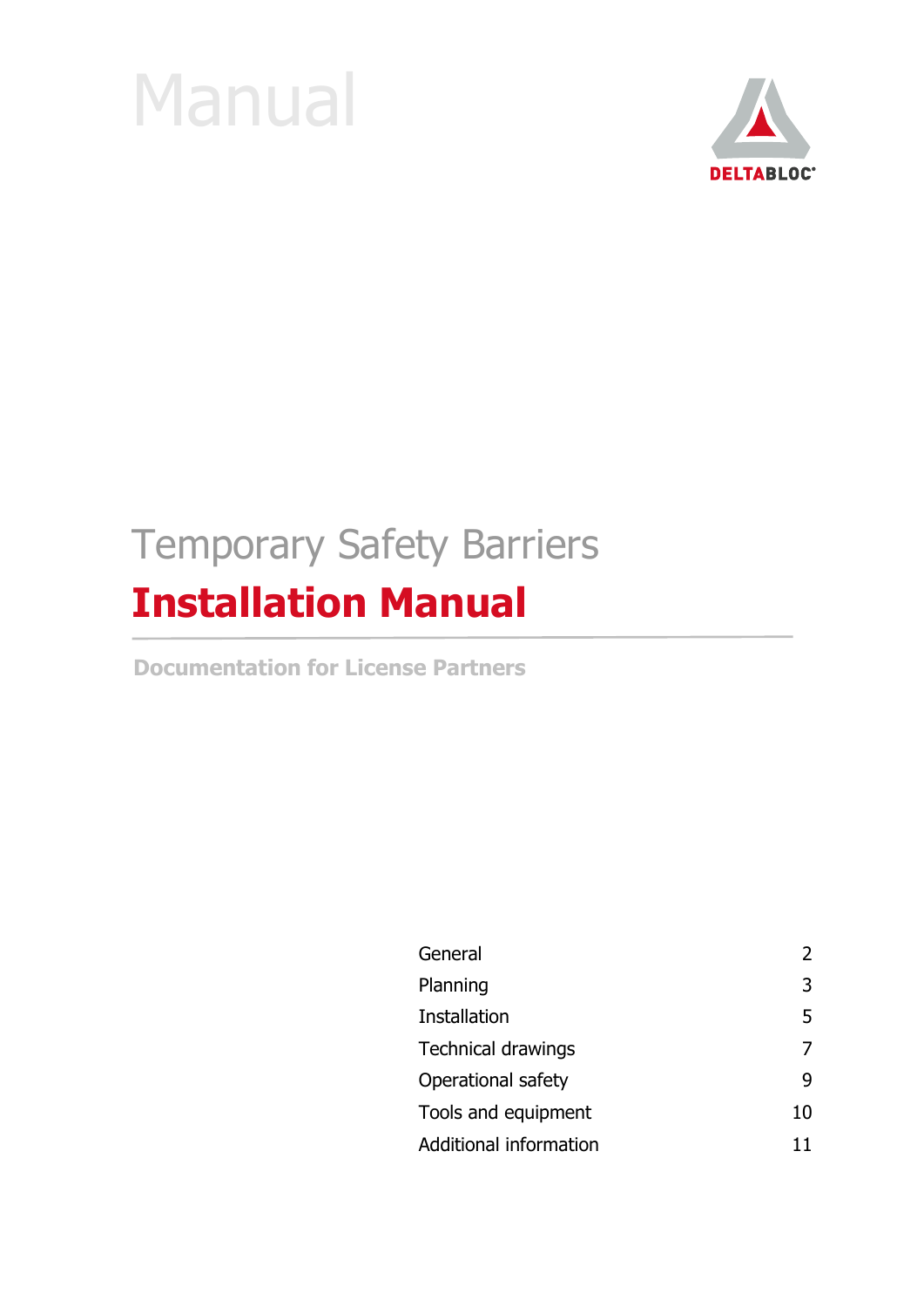

### <span id="page-1-0"></span>**General**

The choice which DELTABLOC $^{\circledR}$  system to use d epends on the specifications defined by the contracting body according to EN 1317, with regard to the placement situation (location).

For the temporary safeguarding of construction sites on the side of the road and on oncoming-traffic areas, the DELTABLOC<sup>®</sup> systems DB 50SL and DB 65S are mainly used. They are however also suitable for perm anent use, especially where place is reduced, as they only need a small base area due to their small system width.

The installation of the DELTA BLOC<sup>®</sup> systems DB 80, DB 100 etc. is described in the installation instructions for permanent systems, although they can be used tempora rily as well .

Relevant national regulations as well as techn ical terms of delivery and contract have to be adh ered to.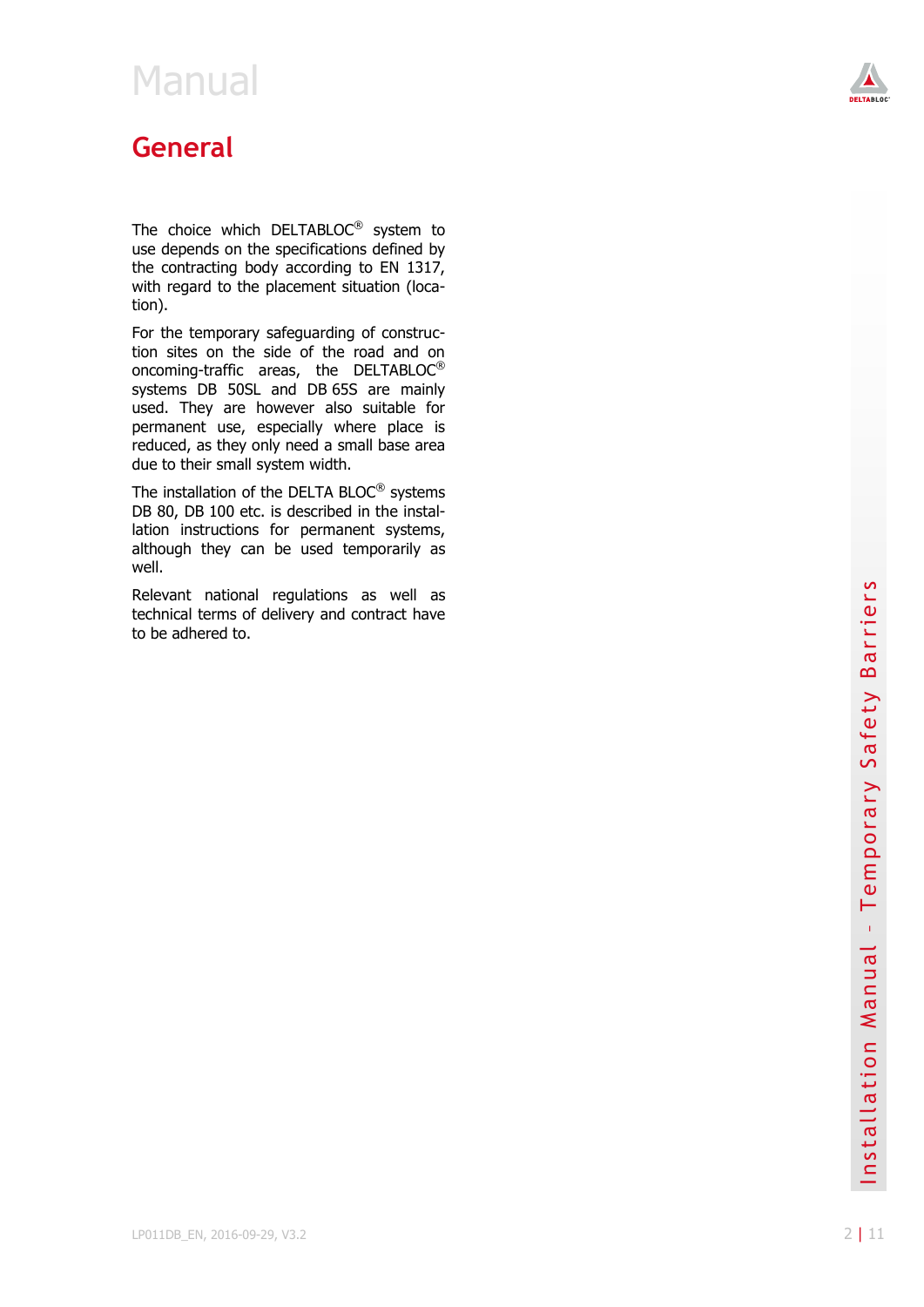### <span id="page-2-0"></span>**Planning**

#### **General**

In order to achieve the required performance class according to EN 1317-1 and 2 a minimum system length according to the length during the crash test and specified in the test report is required.

At the beginning and end of each DELTA-BLOC<sup>®</sup> chain the appropriate terminal elements have to be fixed with anchors in the base (foundation or pavement). For connecting other restraint systems, transition elements have to be used. For the DB 50SL no end anchorage is necessary.

Within reasonable period before starting the construction works the construction site management has to visit the construction site together with the contracting body; the prepared foundation is to be formally accepted and this must be documented in writing.

The installation works are usually carried out based on existing site plans. Important points must be decided on jointly with the construction site management before the beginning of the installation. Continuous marking of the front edge of the system on the contact surface is to be carried out by the site supervisor.

#### **Minimum installation length**

#### **Foundation**

- 1. load-bearing capacity comparable to the installation conditions as per test report
- 2. evenness of the ground:  $\pm$  1cm deviation over a chord length of 6m
- 3. frost protection: in compliance with national standards and guidelines



#### **Contact area**

The area is a road pavement of either asphalt or concrete. Any unevenness resulting in a height offset of more than  $\pm$  1cm at the butt joints is to be compensated by means of elastomer strips or 5/8 chippings or equally suitable material.

All other contact areas which comply with the requirements for the foundation (loadbearing capacity, evenness, frost resistance), such as compacted graded material, are also suitable.

#### **Curve radii**

For curves the below listed minimum radii are to be applied. Smaller curve radii can be achieved using longer special couplings.

| <b>System</b>  | <b>Element</b><br>length | <b>Outside</b><br>radius |
|----------------|--------------------------|--------------------------|
|                | 3m                       | 18 <sub>m</sub>          |
| <b>DB 50SL</b> | 6m                       | 36m                      |
|                | 3m                       | 19 <sub>m</sub>          |
| <b>DB 65S</b>  | 6m                       | 38 <sub>m</sub>          |
|                | 2m                       | 40 <sub>m</sub>          |
| <b>DB80</b>    | 4 <sub>m</sub>           | 80 <sub>m</sub>          |
|                | бm                       | 120m                     |

#### **Crests and sags**

|                                                                                                                                                                                                    |                                                                           |                                                                                                 | 6m             |                        | 120m            |                                                                      |
|----------------------------------------------------------------------------------------------------------------------------------------------------------------------------------------------------|---------------------------------------------------------------------------|-------------------------------------------------------------------------------------------------|----------------|------------------------|-----------------|----------------------------------------------------------------------|
|                                                                                                                                                                                                    | Minimum installation length                                               |                                                                                                 |                |                        |                 | こ<br>$\overline{\mathbf{C}}$                                         |
| The tested and approved minimum installa-<br>lengths<br>lengths)<br>tion<br>(system<br>for<br>DELTABLOC <sup>®</sup> safety barriers can be found in<br>the data sheet of the respective products. |                                                                           | <b>Crests and sags</b><br>For crests and sags the following minimum<br>radii are to be applied: |                |                        |                 |                                                                      |
|                                                                                                                                                                                                    |                                                                           |                                                                                                 |                |                        |                 | empo                                                                 |
| <b>Foundation</b>                                                                                                                                                                                  | <b>System</b>                                                             | <b>Element</b><br>length                                                                        | Sag<br>radius  | <b>Crest</b><br>radius |                 |                                                                      |
| The requirements for the foundation are as                                                                                                                                                         | <b>DB 50SL</b>                                                            | 3m                                                                                              | 18m            | 25m                    |                 |                                                                      |
| follows:                                                                                                                                                                                           |                                                                           | 6 <sub>m</sub>                                                                                  | 36m            | 48 <sub>m</sub>        | Ja              |                                                                      |
| load-bearing capacity comparable to the<br>1.                                                                                                                                                      | <b>DB 65S</b>                                                             | 3m                                                                                              | 22m            | 32m                    | $\overline{a}$  |                                                                      |
|                                                                                                                                                                                                    | installation conditions as per test report                                |                                                                                                 | 6m             | 42m                    | 60 <sub>m</sub> | ₹                                                                    |
| 2.                                                                                                                                                                                                 | evenness of the ground: $\pm$ 1cm devia-                                  |                                                                                                 | 2m             | 25m                    | 87 <sub>m</sub> |                                                                      |
|                                                                                                                                                                                                    | tion over a chord length of 6m                                            | <b>DB 80</b>                                                                                    | 4m             | 48m                    | 174m            | on                                                                   |
| 3.                                                                                                                                                                                                 | frost protection: in compliance with<br>national standards and guidelines |                                                                                                 | 6 <sub>m</sub> | 72m                    | 261m            | Φ<br>$\mathbf{\overline{d}}$<br>$\frac{1}{a}$<br>پ<br>S <sub>n</sub> |
|                                                                                                                                                                                                    | LP011DB EN, 2016-09-29, V3.2                                              |                                                                                                 |                |                        |                 | 3 I<br>11                                                            |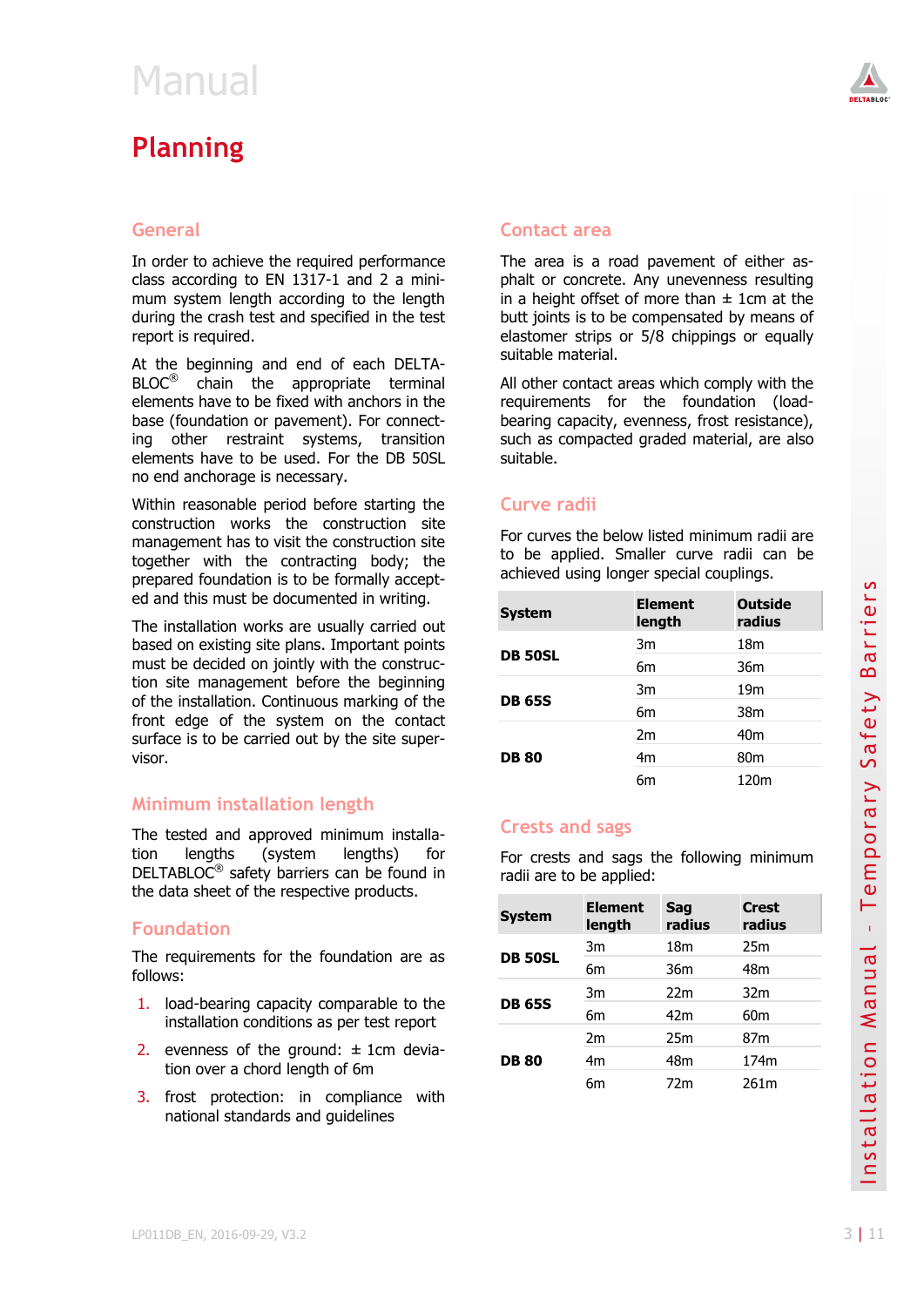

#### **Installation position**

The elements are installed perpendi cularly to the subsoil and at the height of the upper edge of the road surface.

Deviations from this installation position are possible on a limited scale. In this case, care must be taken that the height and angle of the elements in relation to th e base area are still guaranteed. In this way, DELTABLOC<sup>®</sup> elements can also be used on lower -lying verges and on roads with a tonnage profile or a horizontal i ncline.

#### **Water drainage**

DELTABLOC<sup>®</sup> restraint systems feature tested drainage openings. The systems DB 50SL and DB 65S are drained over the whole length under the steel angles.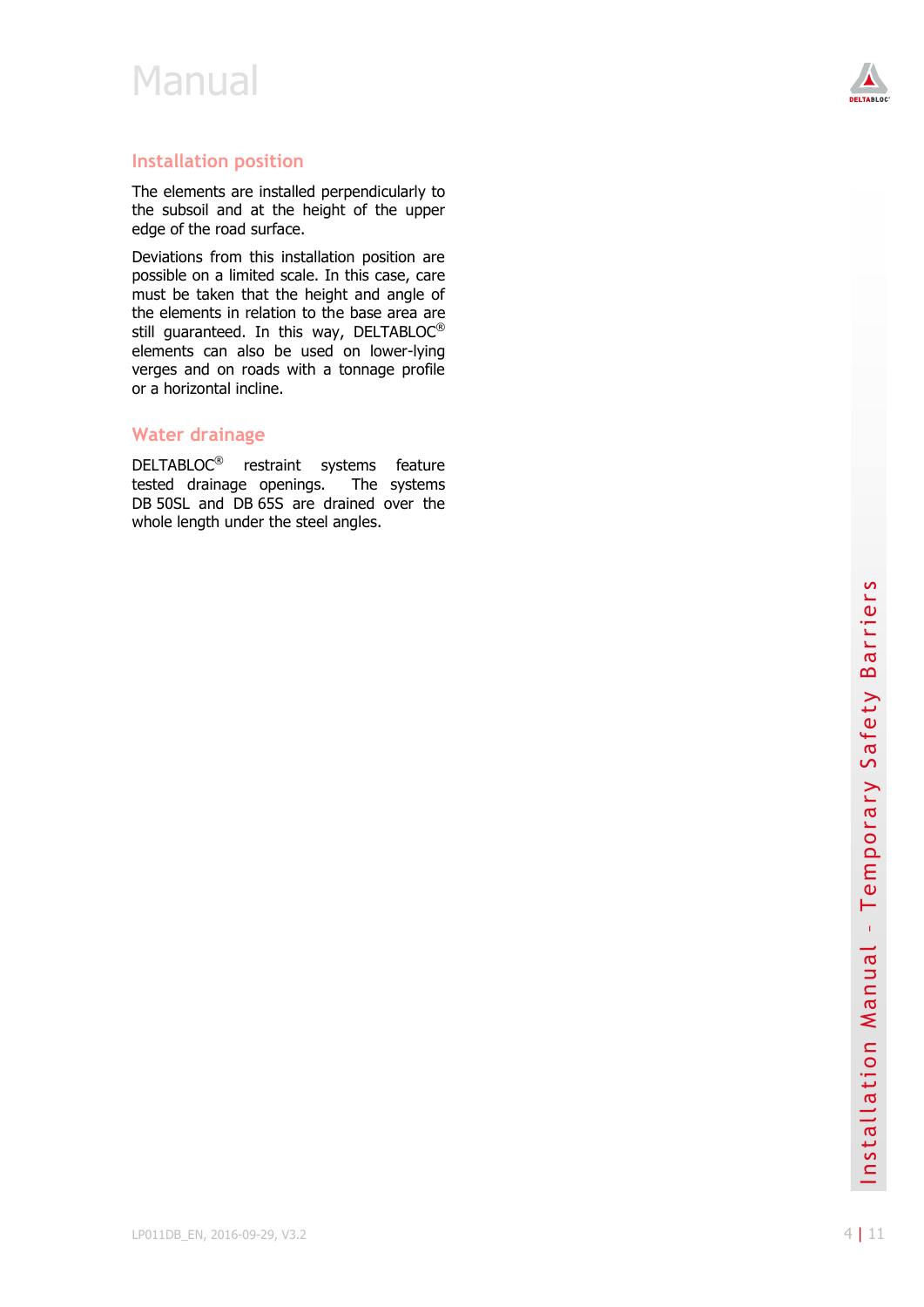### <span id="page-4-0"></span>**Installation**

#### **General**

All national regulations must be adhered to during installation. Where proof of the suitability of the installation company is required (tests or permits), these must be submitted to the customer and the site management.

#### **Transportation**

The elements are delivered to the construction site by appropriate transport vehicles. For unloading the barriers, a forklift or a crane are usually used.



**Unloading with a forklift**

#### **Handling equipment**

For handling the DELTABLOC<sup>®</sup> elements a concrete safety barrier grab is used together with a crane or a forklift.



**Installation with a concrete safety barrier grab**

#### **Installation**

DELTABLOC<sup>®</sup> elements are lifted separately from the transport vehicle. At the butt joint of every element there is a steel core on one side of the steel angle. During the unloading process, the clamping bolts with a hex-nut

have to be inserted into the steel core – two bolts for each butt joint.



**Steel angle with steel core for the tensioning bolt**



**Insertion of the clamping bolts during the unloading procedure**

When lowering the elements, the patented coupling is inserted. Close to the base area, the element is to be aligned. When setting down the element, it is important to stretch the element chain by pulling the last element in a longitudinal direction.



**Lowering the element and inserting of the patented coupling**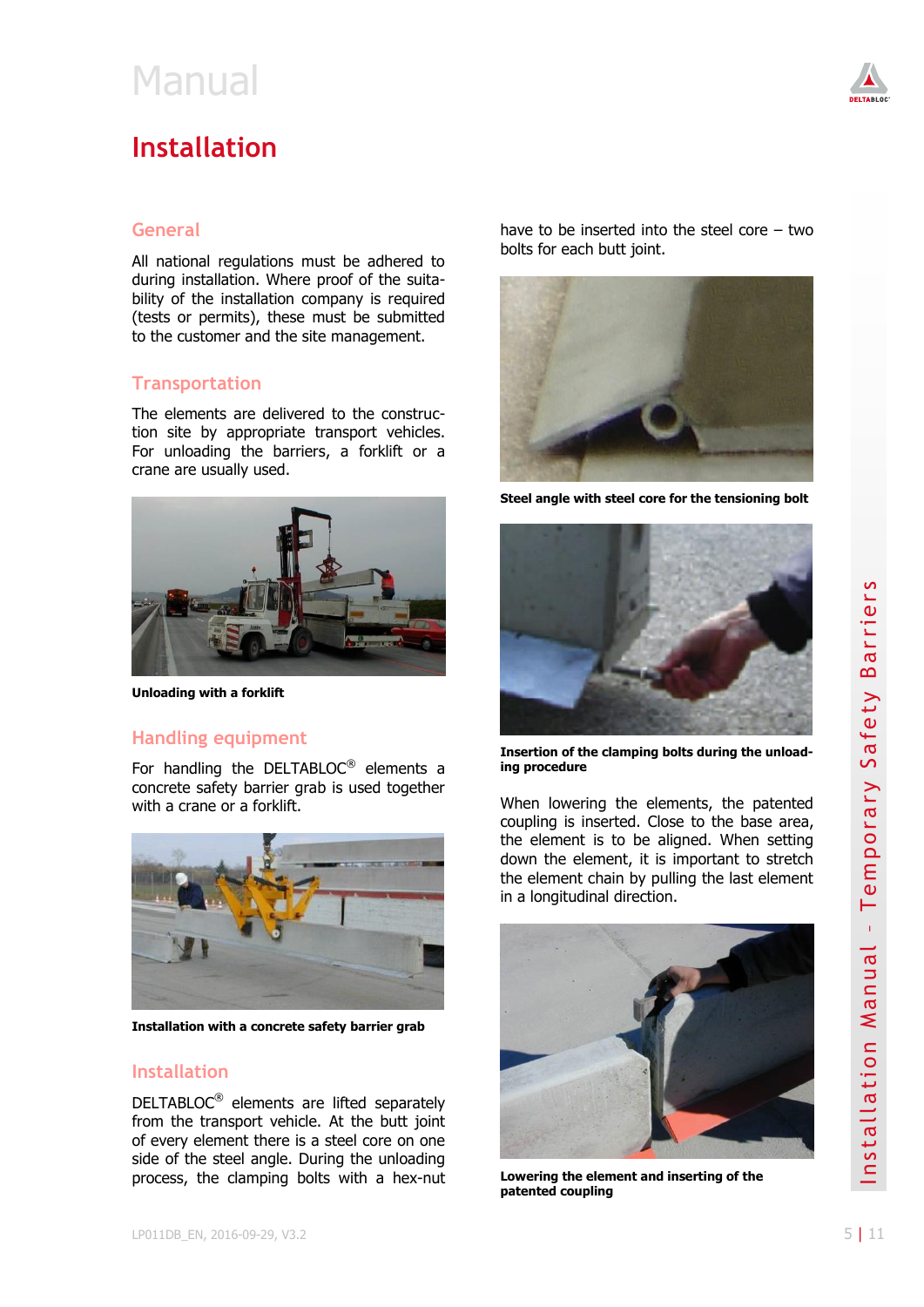

The clamping bolts have to be tightened so that the couplings are under tension.



**Aligning of the element and tightening the clamping bolts**



**Detail: tightening the clamping bolts at the base**

The terminal elements of the DB 50SL are mounted without anchoring. The terminal elements of the DB 65S have to be anchored into the ground according to plan no. V8273 and V9080. See chap. Technical drawings.



**Terminal element with anchor plate**

#### **Deviating element lengths**

DELTA BLOC only recommends the use of tested element lengths. Other element lengths may however be used after discussion with the technical division of DELTA BLOC.

#### **Tolerances**

DELTABLOC® restraint systems are combined to form an element chain. The DELTABLOC® coupling system is used for linking. The gap size between two elements is 1.4cm (+0.0/- 1.4).

#### **Installation temperatures**

Installation can take place at any environmental temperature. The elements are not temperature-sensitive and are not subject to any significant changes in length when temperatures fluctuate. As the foundations are frost-resistant, there will be no problems with installation at low temperatures.

#### **Conclusion**

Within a day (8h) it is possible to install approx. 2300m of the DB 50SL or approx. 2000m of the DB 65S. Therefore a team with 3 workers and one crane operator or forklift driver are necessary.

Example: On the photograph below is shown the safeguarding of a construction site with the DELTABLOC<sup>®</sup> system DB 65S. The containment level H2 guarantees high protection. The element chain is ready for use at record time.



**Safeguarding a construction site with containment level H1**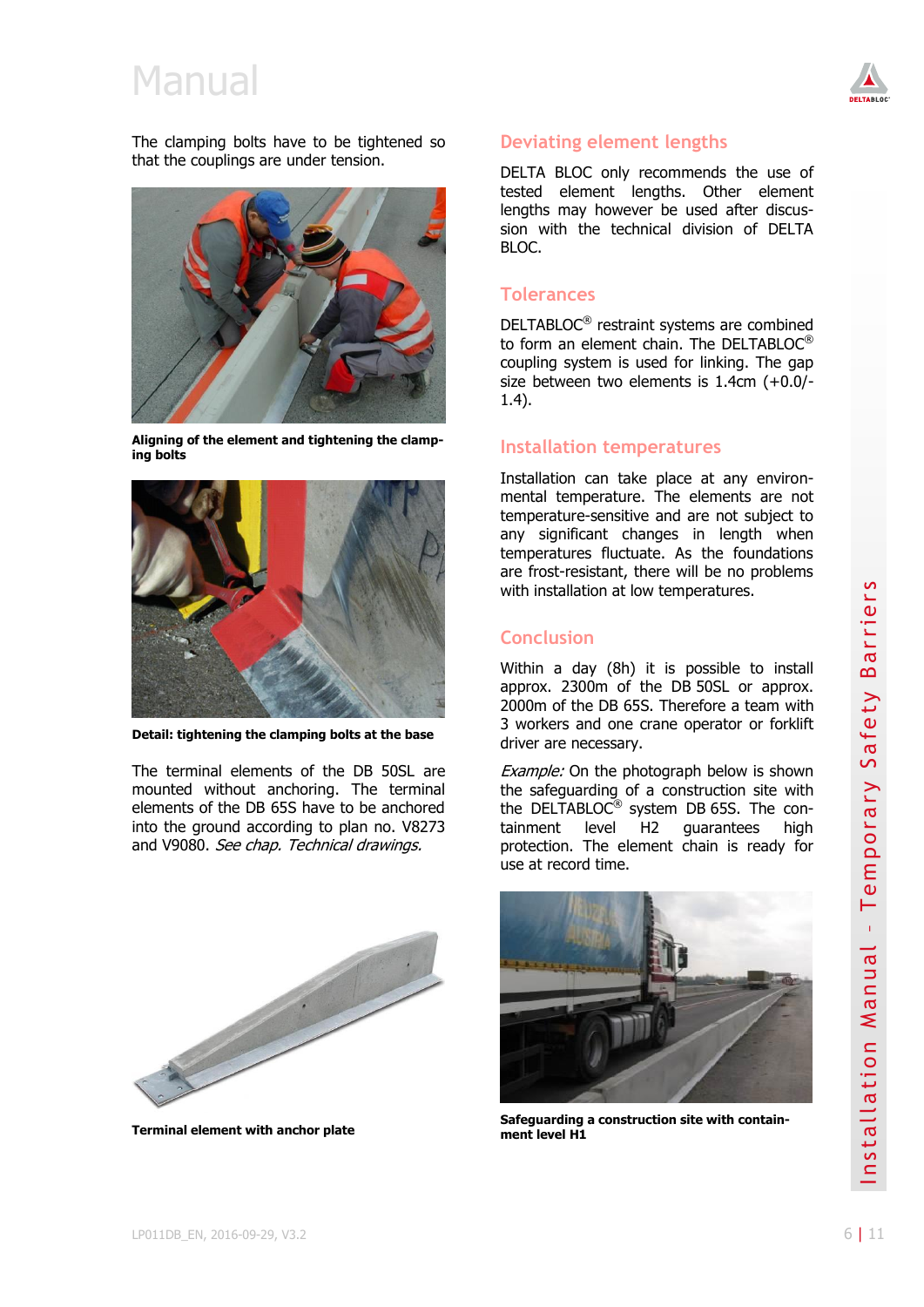<span id="page-6-0"></span>

### V8273 - Anchoring of the terminal element



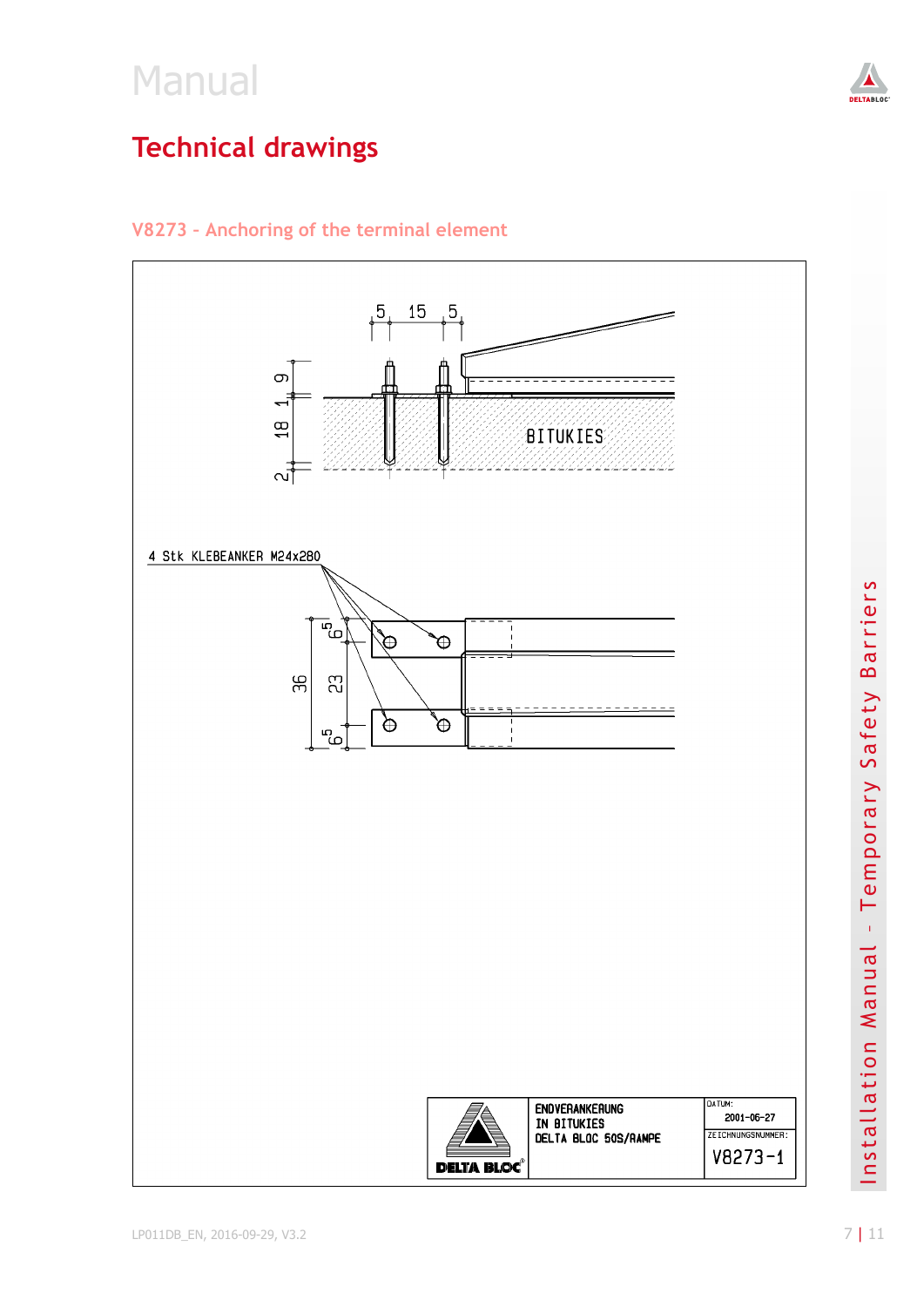



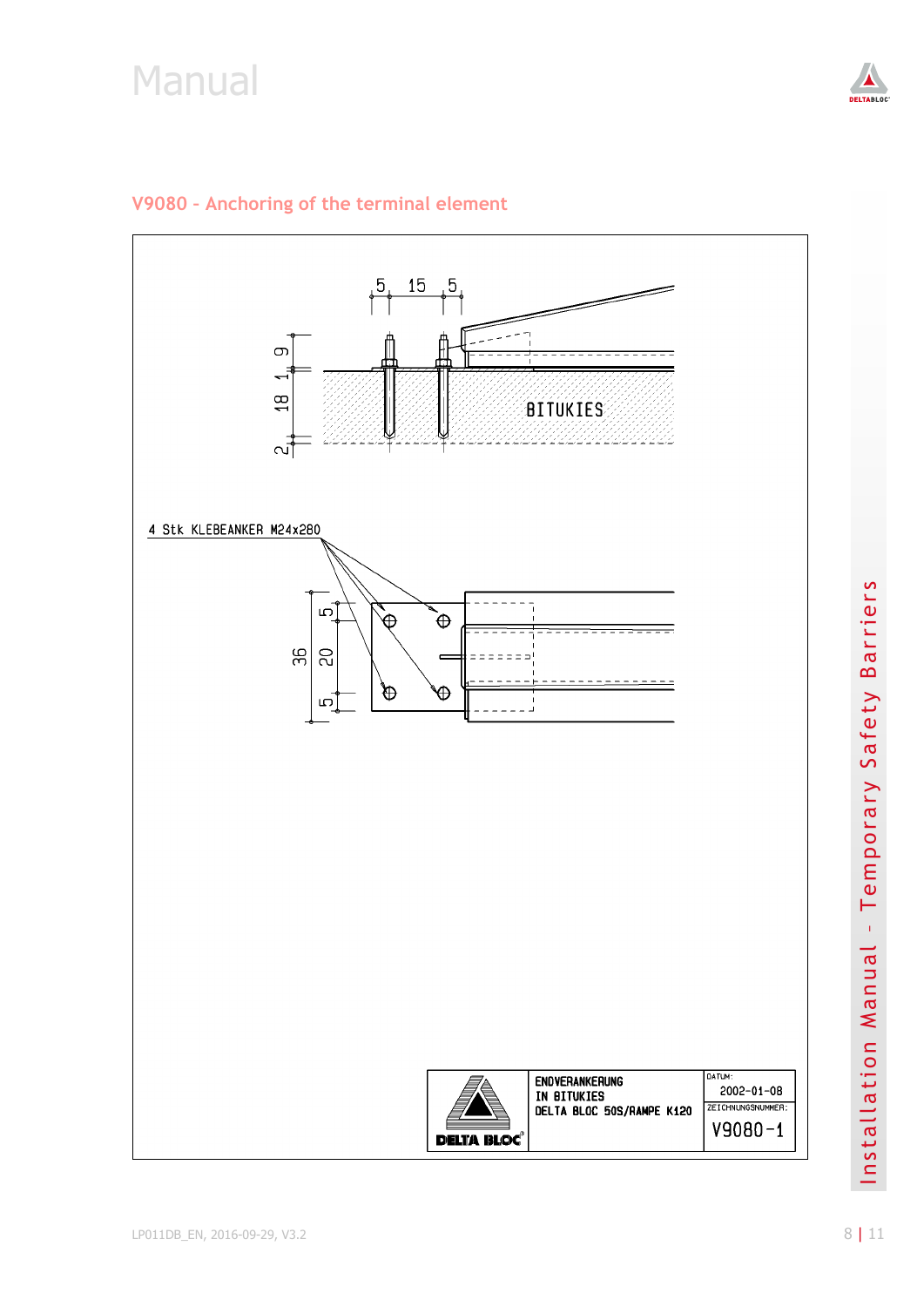<span id="page-8-0"></span>



#### **General**

Please refer to all the relevant national regulations regarding occupational safety. The information below should be regarded as an addition to these national regulations.

#### **Material, tools and equipment**

Care must be taken that all materials, tools and equipment correspond to the safety regulations and are suitable for the purpose they are used for.

#### **Securing the construction site**

Safe access to the construction site must be guaranteed.

The construction site must be secured against unauthorised access by third parties by putting up the corresponding signs and barriers. Care must be taken that the general traffic can safely pass the construction site. Sources of danger should be identified while setting up the construction site, with suitable measures being taken.

A suitable traffic control plan is to be developed in good time and implemented at the site. All site employees should be constantly aware of the risks posed by the traffic flow and must wear high-visibility vests.

#### **Loading and unloading**

The driver is responsible for securing the load! Before loosening the straps that are securing the load, it must be ensured that the load is still stable.

Lifting equipment such as cranes, concrete barrier grabs, straps, ropes, chains etc. must be maintained in a good condition. It must be ensured that all lifting equipment has been tested and certified.

There may be no people in the danger zone of the hoisting equipment.

It must be ensured that all employees are wearing suitable work clothing, including their personal protective equipment (safety shoes, helmet, high-visibility jacket, gloves).

#### **Crane**

Cranes may only be operated by suitably trained staff.

The crane must be set up in accordance with the requirements. Special care must be taken that there are no power cables within the operating range of the crane. All overhead cables should be regarded as high-voltage cables and both the crane and the load should be kept at a safe distance. In the event of problems with overhead cables, work must be discontinued and the responsible authorities are to be contacted.

#### **Cleaning**

Protective goggles and a dust mask are to be worn when cleaning DELTABLOC<sup>®</sup> elements, thus avoiding injuries caused by small airborne particles.

#### **Clearing the construction site**

such as empoyees solour or constanting<br>state of the risks posed by the traffic flow<br>and must wear high-visibility vests.<br>And must wear high-visibility vests.<br>
In a mord manual emporary measures must be taken in<br>
the driver High-visibility vests must also be worn when leaving or clearing the construction site. When removing traffic lights and signs, corresponding precautionary measures must be taken in order to avoid accidents with passing traffic. Any waste and dirt on the construction site must be removed.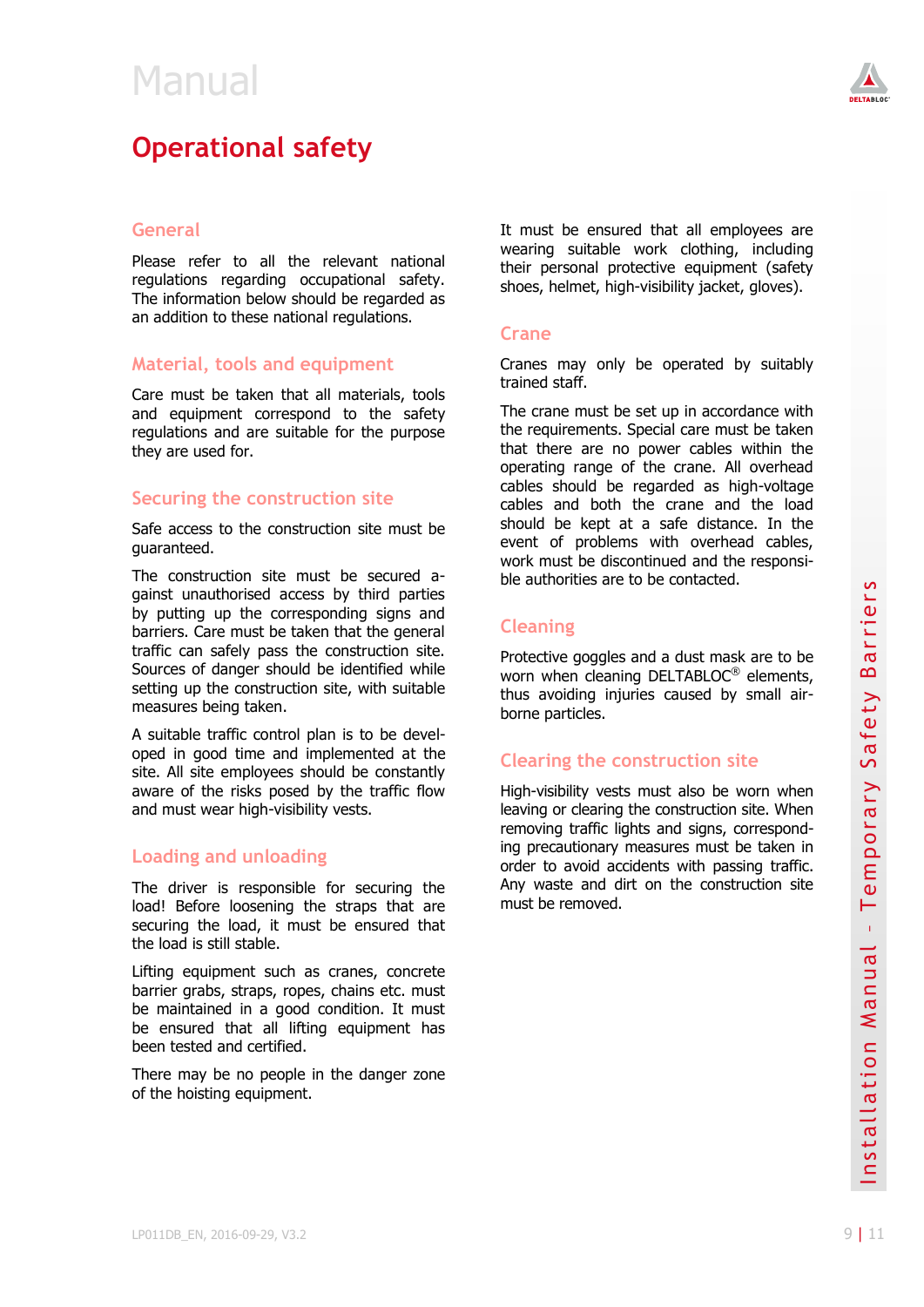

### <span id="page-9-0"></span>**Tools and equipment**

#### **Required equipment**

- 1. Lorry with loading crane or mobile crane, excavator or forklift
- 2. Concrete safety barrier grab
- 3. Crowbars and lifting rods
- 4. 24mm spanner
- 5. Drill (with drill head)
- 6. Electricity supply
- 7. Tape measure or distance meter

#### **Material**

- 1. Elements, terminals, transitions
- 2. Bolts and nuts M16 for terminal anchoring
- 3. Clamping bolts M16
- 4. Couplings
- 5. Reflectors (if required)
- 6. Mechanical anchor for terminals or resin -bedded anchor

#### **Transport**

- 1. Suitable lorries
- 2. Load -securing straps